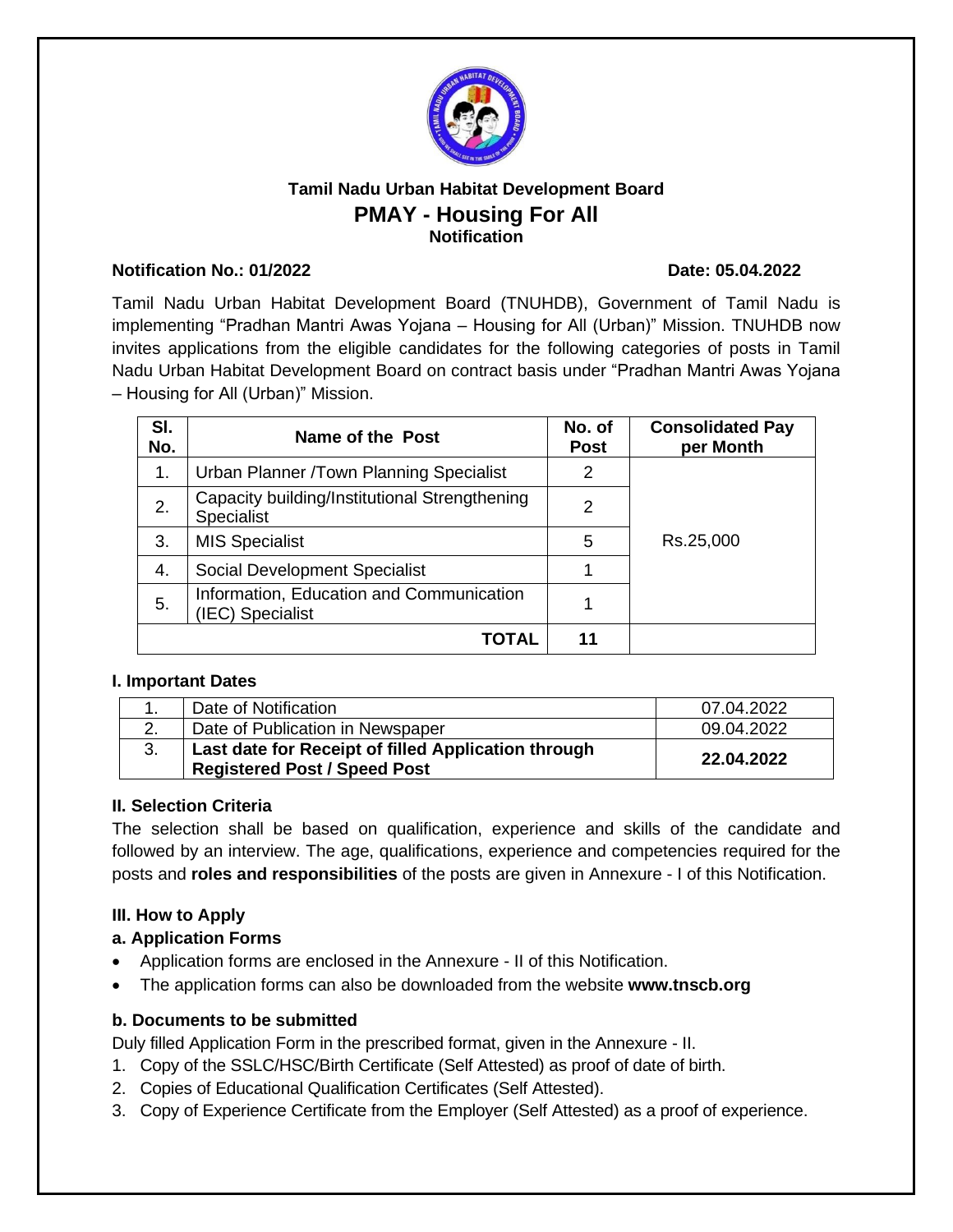4. A short write-up on the professional competencies of the applicant.

In addition to the above, the applicant may submit other documents which he/she considers as important, that are not listed above, to justify the qualifications relevant to the post.

#### **c. Application Submission Address**

The duly filled application form along with the necessary documents shall reach the address given below only through Registered Post / Speed Post **on or before 22.04.2022 up to 5:00 PM**.

**Address: The Executive Engineer, (HFA Cell) Tamil Nadu Urban Habitat Development Board (TNUHDB), 5, Kamarajar Salai, Chennai – 600 005.**

#### **d. General Instructions**

- 1. The candidates applying for any post should ensure that they fulfil all eligibility conditions for the post.
- 2. The candidates are instructed to write on the envelope for which post they are applying, 'Application for the Post of .......................'
- 3. The applicant who are eligible for applying more than one post are required to apply separately for each post in separate envelope.
- 4. The candidates need to mention their Email ID, Contact No. and Communication Address very clearly and correctly.
- **5.** The candidates are instructed not to send any original certificates while applying for the above posts.
- 6. TNUHDB will not be responsible for any postal delay.

### **IV. Certificate Verification and Interview**

- 1. Only shortlisted candidates will be communicated for interview and will be allowed to appear in interview subject to verification of the credentials that they have mentioned in the application form.
- 2. The candidates admission to the certificate verification and interview will be purely provisional subject to satisfying the eligibility conditions.
- 3. No TA / DA will be paid to the candidates for participation in certificate verification and interview.
- 4. In case a candidate does not appear before the interview board or for verification of documents along with original documents, his/her candidature shall be rejected.
- 5. Neither any request for change in date of interview or certificate verification shall be entertained nor second opportunity shall be provided for interview or verification of certificates in any case.

### **V. Engagement Period**

1. Appointment to the posts shall be made on contractual basis for a period of 6 months or the Mission extension period whichever is earlier. However, the contract may be extended by the Board subject to the requirement of the Board and satisfactory performance of the contractual employees. Further, contract shall be terminated at the closure of the Project.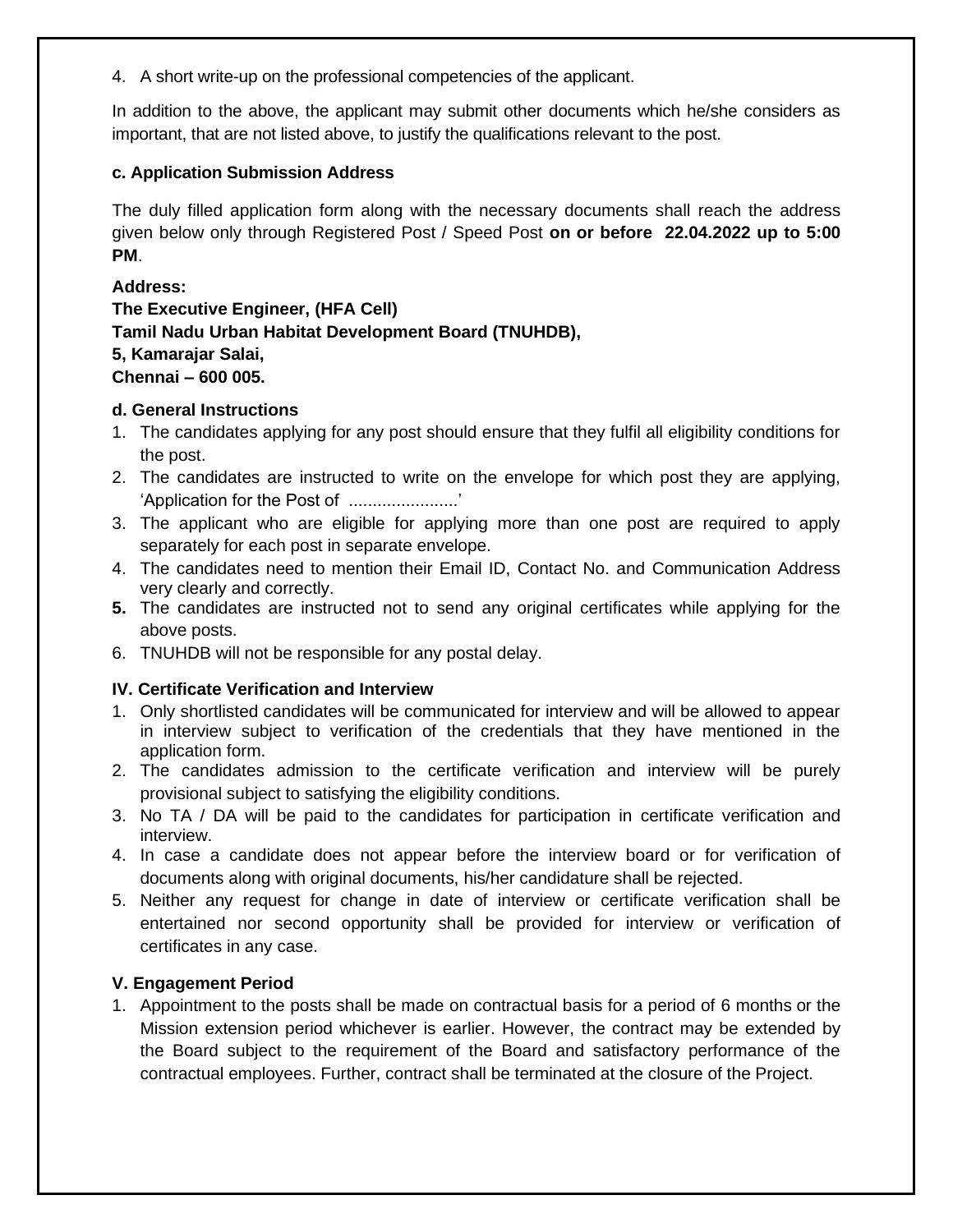- 2. The Board shall have the right to disengage any of the candidates before expiry of contractual period of 6 months or the Mission extension period whichever is earlier for poor performance, indiscipline or any other act which is construed detrimental in the implementation of the Project and decision of the Chairman, TNUHDB shall be final.
- 3. This will be a purely temporary and contractual job. Any duties rendered under this Project by the candidate shall not confer him/her any right under any circumstances whatsoever to claim for any scale of pay or to be appointed on temporary/regular basis in the project or in any State Government organizations.

# **VI. Place of Posting**

| SI.<br>No. | Name of the Post                                                    | No. of<br>Post | Place of posting                        |
|------------|---------------------------------------------------------------------|----------------|-----------------------------------------|
| 1.         | Urban Planner /Town Planning Specialist                             | 2              | Chennai                                 |
| 2.         | Capacity building/Institutional Strengthening<br><b>Specialist</b>  | 2              | 1-Chennai<br>1-Salem                    |
| 3.         | <b>MIS Specialist</b>                                               | 5              | 3- Chennai<br>1-Coimbatore<br>1-Madurai |
| 4.         | Social Development Specialist                                       |                | Madurai                                 |
| 5.         | Information, Education and Communication (IEC)<br><b>Specialist</b> |                | Madurai                                 |

**VII. Rejection of Application:** (At any stage of Recruitment Process)

- 1. If the application is received after closing date for any reason whatsoever.
- 2. If the candidate does not have the essential qualification / experience.
- 3. If the photocopies of all related documents are not enclosed in the application form.
- 4. If the candidate not used the application form in the prescribed format.
- 5. If the candidate is found using unfair means or adopting any malpractice at any stage of the selection process.
- 6. Incomplete applications and applications containing wrong claims or incorrect particulars relating to age / educational qualification and other basic eligibility criteria will be liable for rejection.
- 7. Application is liable to be rejected at any stage of the recruitment process or even after recruitment or joining, if any information provided by the applicant is found false or is found not in conformity with eligibility criteria mentioned in the notification.
- 8. Any attempt to unduly influence selection process will lead to automatic disqualification of the candidate.

### **VIII. Other Instructions**

• The Tamil Nadu Urban Habitat Development Board reserves its right to postpone / cancel the recruitment process at any stage without assigning any reasons thereof.

 Executive Engineer (HFA Cell) TNUHDB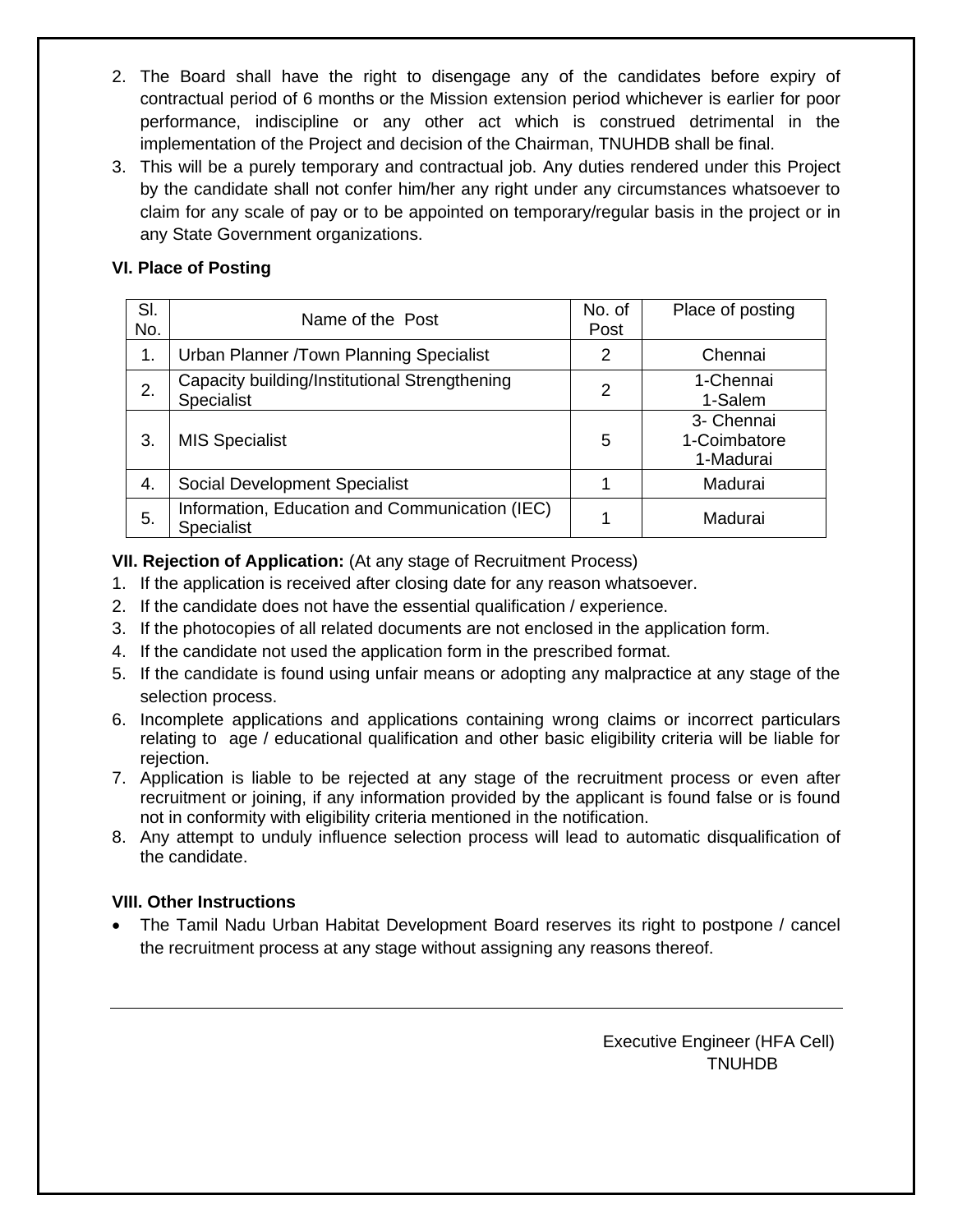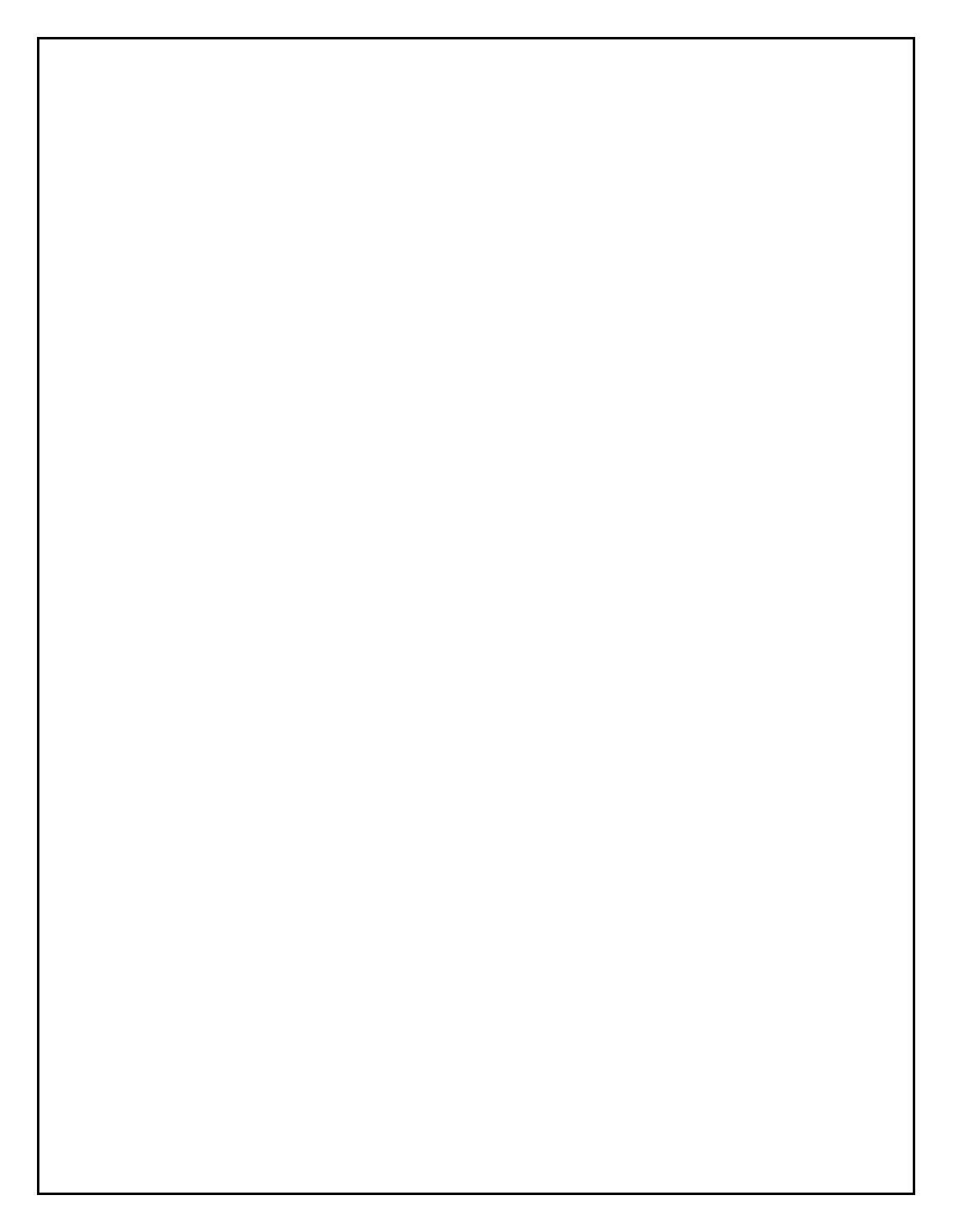#### **Annexure – I**

# **Tamil Nadu Urban Habitat Development Board PMAY - Housing For All (Urban) Notification No: 16001/HFA/2015**

**I. Age** (as on 31.03.2022)

• Maximum: 45 Years (should not have completed)

#### **II. Terms of Reference**

#### **1. Town Planning Specialist/Urban Planner**

#### **Qualifications & Experience**

i. Post Graduate or graduate Degree in Urban Planning or Regional Planning or Geography.

ii. Minimum of 3-5 years of work experience in urban planning with experience of urban infrastructure projects/ affordable housing/slum development projects.

iii. Experience of reform oriented projects is desirable.

iv. Fluency in local language desirable.

#### **Roles and responsibilities**

i. Programme design and implementation of the HFAPoA according to HFA Mission.

ii. Identify in consultation with the local body the geographic area to be covered under HFA city plan.

iii. Assist in identifying the slum pockets and other areas to be covered under the HFA within the city.

iv. Assist in amending/preparing city Master Plan for earmarking land slum redevelopment and affordable housing.

v. As part of the slum mapping exercise, identify ownership of the land occupied by slums and map various categories of land e.g. public land, private land, disputed land etc.

vi. Assist in categorization of each slum in terms of its tenability.

vii. Assist in selection of best model for in-situ development and deciding options for relocation of untenable slums.

viii. Assist in developing building plans and lay-outs for EWS/LIG houses that will be considered as pre-approved plans for the purpose of singlewindow clearance for layout approvals and building permissions at ULB Level.

ix. Assist in integration of the data, and housing demand survey information at city level to create MIS.

x. Develop and update databases on planning related activities.

xi. Any other related tasks that may be entrusted upon by the head of CLTC.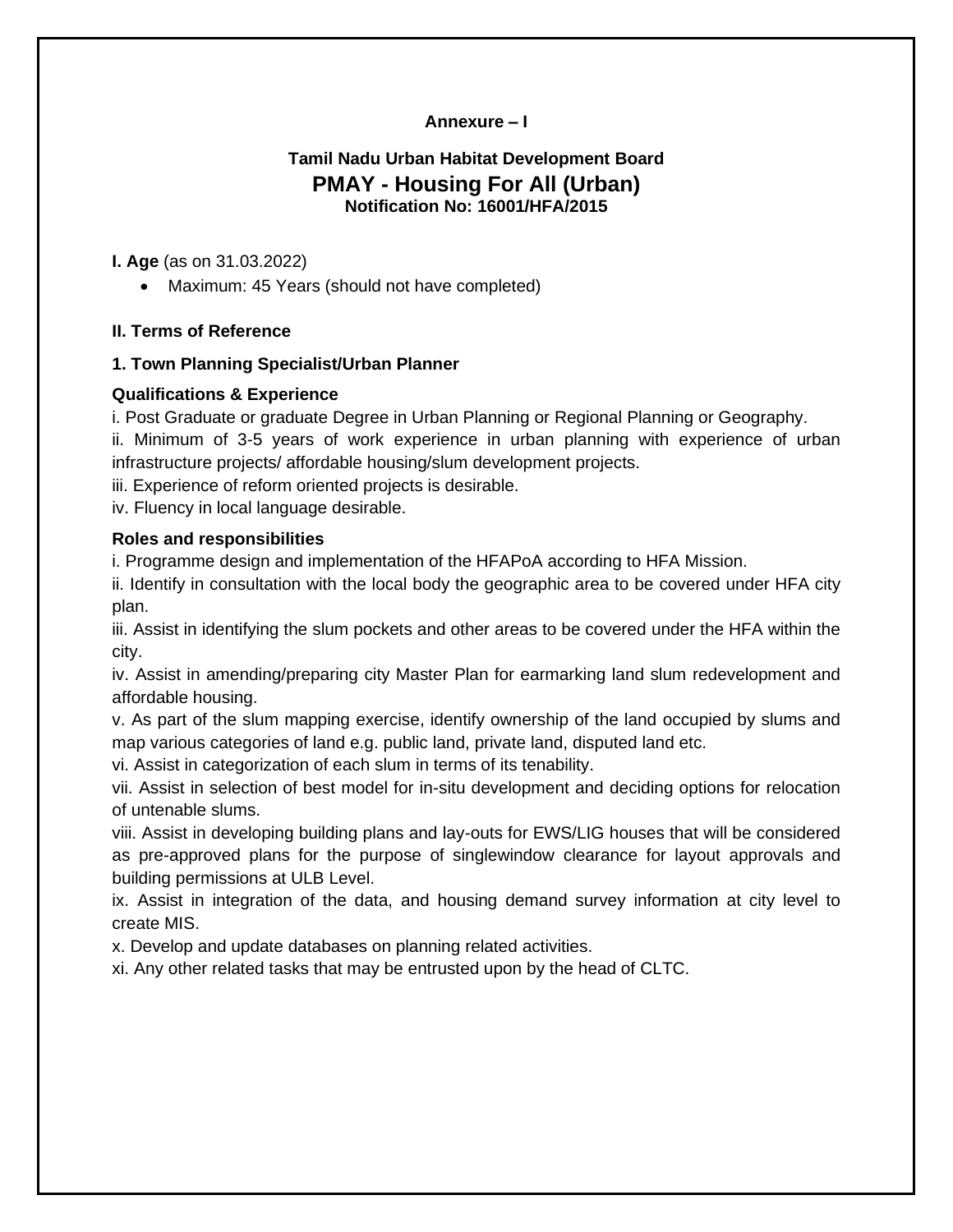### **2. Capacity building/Institutional Strengthening Specialist**

### **Qualifications & Experience**

i.Post graduate/graduate or diploma in the development sector (urban development or social development).

ii.3-5 years of experience in training and capacity building programmes.

iii.Knowledge of adult learning methodology and capacity building experience in the urban sector.

iv.Experience in capacity assessment, curricula development, course organization, training, and training impact evaluations.

v.Knowledge and experience of government systems and procedures. vi. Knowledge of local language is essential.

# **Roles and Responsibilities**

i.Prepare a capacity-building plan for the city/ULB based training need assessment.

ii.Develop a road map and capacity building modules in local language for conducting training programmes on HFA components.

iii.Coordinate the implementation of capacity building programmes.

iv.Develop the database of trainers and resource persons on urban poverty alleviation, planning, community participation, social development, engineering etc.

v.Prepare reports of the trainings and capacity building programme.

vi.Undertake the follow up of the training and capacity building programme.

vii.Organize study tours, exposure visits etc. to facilitate ULBs in cross learning.

viii.Monitor the impacts of training programmes and document learning's

from the field.

ix. Any other related tasks that may be entrusted upon by the head of CLTC.

# **3. Social Development Specialist**

# **Qualifications & Experience**

i. Post graduate/graduate or diploma in Social Sciences, with practical experience of working with community/slums in the urban area.

ii. 3-5 years experience in undertaking social and community development initiatives and appraisals in the municipal environment.

iii. Experience in participatory methods, social mobilization, social analysis,resettlement and rehabilitation.

iv. Knowledge and experience in participatory planning and community mobilization.

# **Roles and Responsibilities**

The social development specialist will work closely with the housing finance and policy specialist and work towards implementation of social reforms,strengthening and empowerment of communities, internalizing stakeholder consultations into operating procedures and practices and optimizing the community participation. In addition, the specialist will be responsible for the following:

i. Support the ULBs in the urban poor governance, empowering the local communities, ensuring social development, community participation.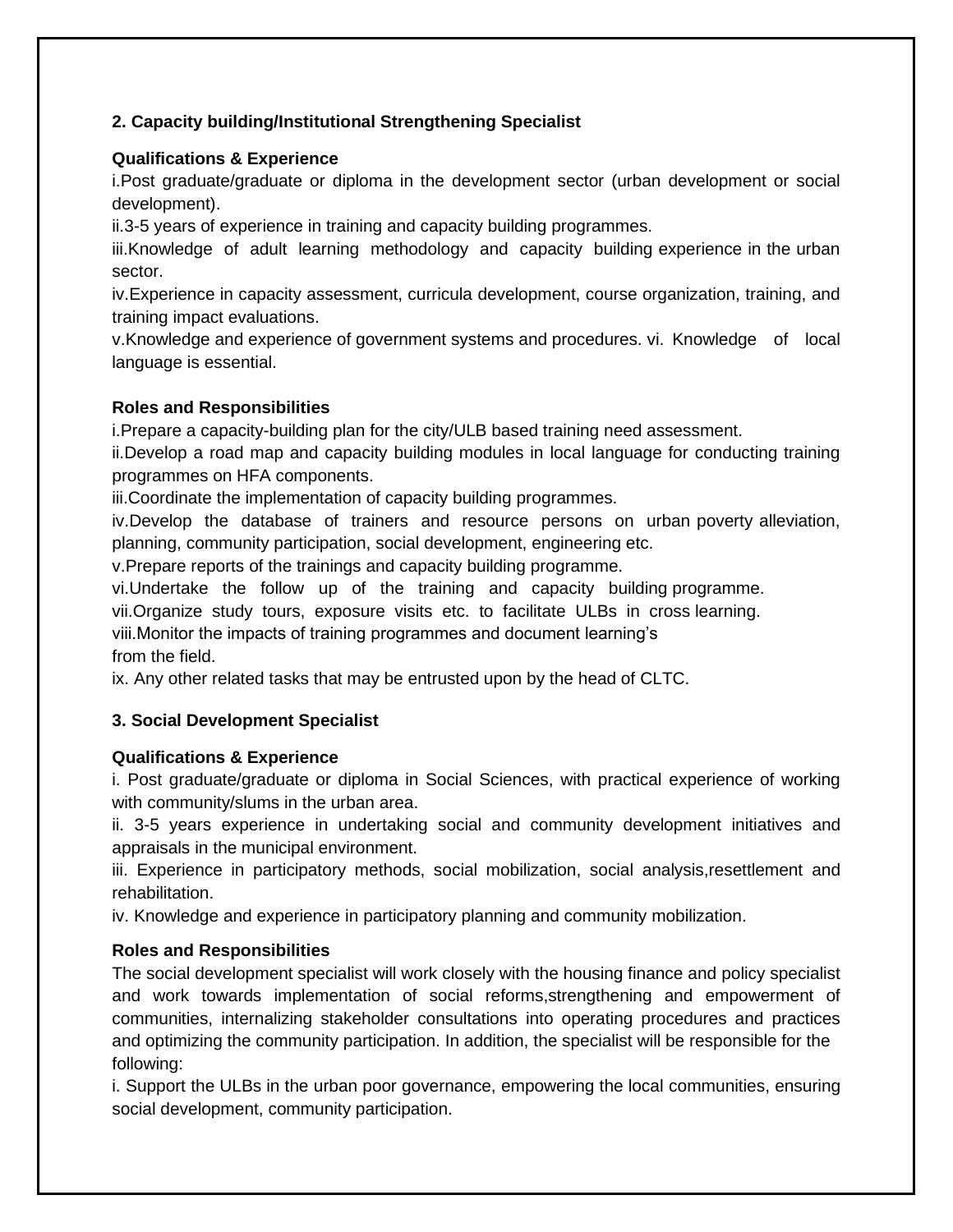ii. Developing a consultation mechanism with the stakeholders (before project implementation) and ensure its incorporation in the HFAPoA.

iii. Provide support to ULBs in building partnerships with the local communities and mobilizing people in pursuit of Scheme's objective.

iv. Organize workshops to raise awareness about the specific roles and functions of community.

v. Assess the social development impact of the project in terms of the proportion of beneficiaries in slum/non sum and EWS/LIG, proportion of total project funds allocated to the poor, and level of impact on the lives of the poor; Conduct a gender analysis and develop a Gender Checklist.

vi. Analyze the affordability of housing loans to the poor, along with willingness to pay.

vii. Collect and analyze relevant existing survey data on low-income housing, particularly surveys in resettlement projects.

viii. Prepare and coordinate additional surveys required for the purpose of the study.

ix. Design and conduct training on community development and empowerment to the key Stakeholders on the scheme.

x. Undertake social audit of the projects under HFA Mission.

xi. Work closely with the IEC expert for knowledge dissemination.

xii. Prepare a database of community organizations, nongovernment organizations, women's groups, and microfinance institutions involved in housing finance for the poor or interested in future involvement in the project.

xiii. Monitor expenditure on improvement of urban services to the poor and overall social impact of projects.

xiv. Any other related tasks that may be entrusted upon by the head of CLTC.

# **4. MIS Specialist**

# **Qualifications & Experience**

i. Post graduate/graduate/diploma in Computer Science/Electronics or MCA/PGDCA.

ii. 3-5 years of work experience in government/semi govt. / autonomous organizations/private company of repute.

iii. Experience in software development and database management.

iv. Fluency in local language essential.

# **Roles and Responsibilities**

i. Coordinate the data entry and file uploads into systems to be used by Urban Local Body (ULBs) on a regular basis.

ii. Prepare detailed formats and ensuring the data entry in the desired MIS application.

iii. Set up systems for measuring and monitoring and reporting progress of the projects.

iv. Prepare quarterly progress report and submit the same to SLNA through ULB.

v. Any other related tasks that may be entrusted upon by the head of CLTC.

# **5. Information Education Communication (IEC) Specialist**

# **Qualifications & Experience**

i. Graduate/diploma in Mass Communication/ Public relations/Journalism/Social Work/Development.

ii. Experience in advocacy management preferably in urban sector.

iii. 3-5 years of experience in conducting knowledge management activities and preparation of IEC strategy.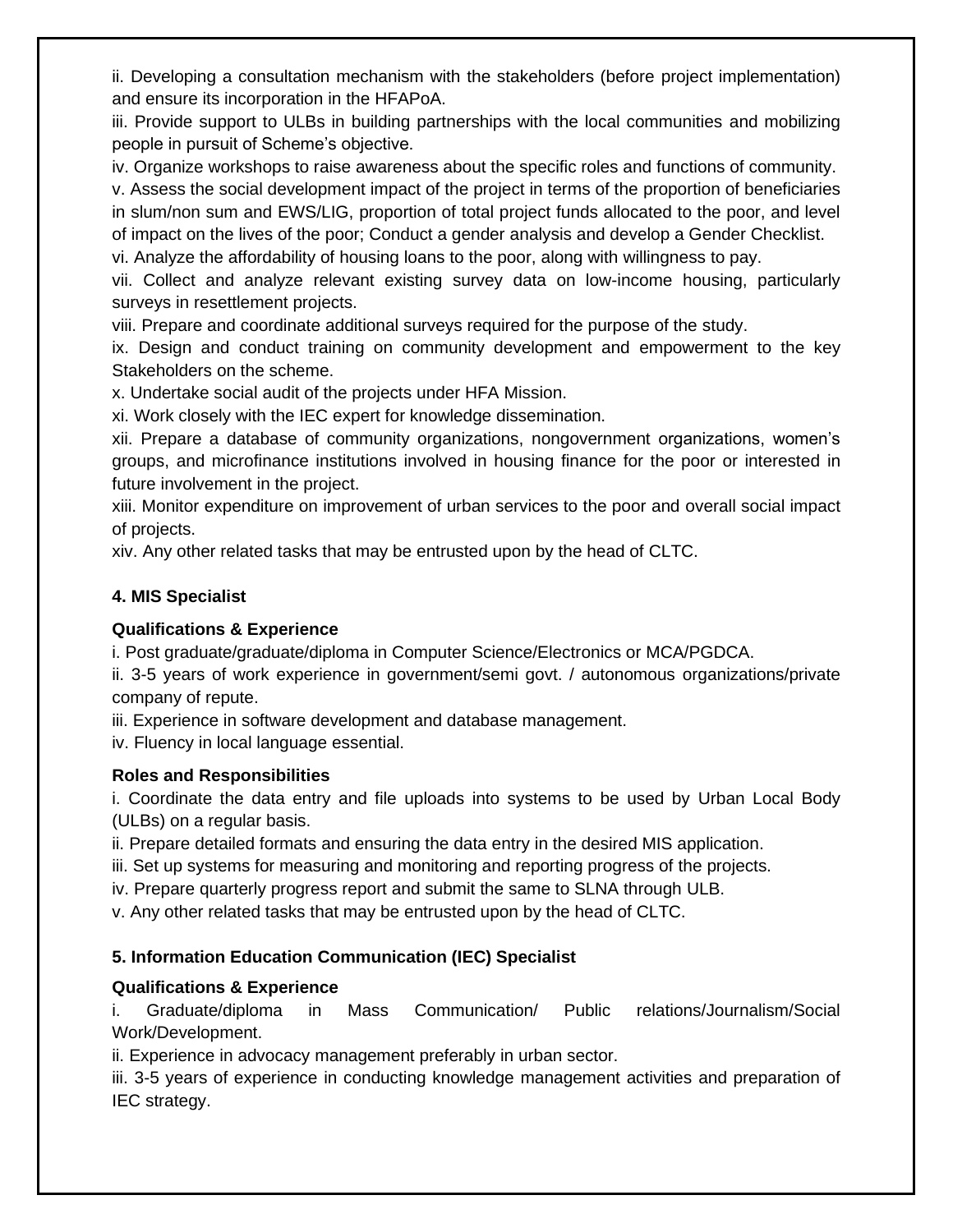iv. Knowledge and experience of government systems and procedures.

v. Fluency in local language essential.

#### **Roles and Responsibilities**

i. Provide support to the ULBs in preparation and execution of IEC /knowledge management strategy.

ii. Ensure generation of reports and publications as required for the programme based on appropriate research and data analysis.

iii. Provide inputs in documentation and dissemination of best practices in the sector and its dissemination to various stakeholders involved in the HFA Mission.

iv. Support State to prepare media plan and it s analysis.

v. Assist in advertisements and outreach campaigns of the ULBs.

vi. Any other related tasks that may be entrusted upon by the head of CLTC.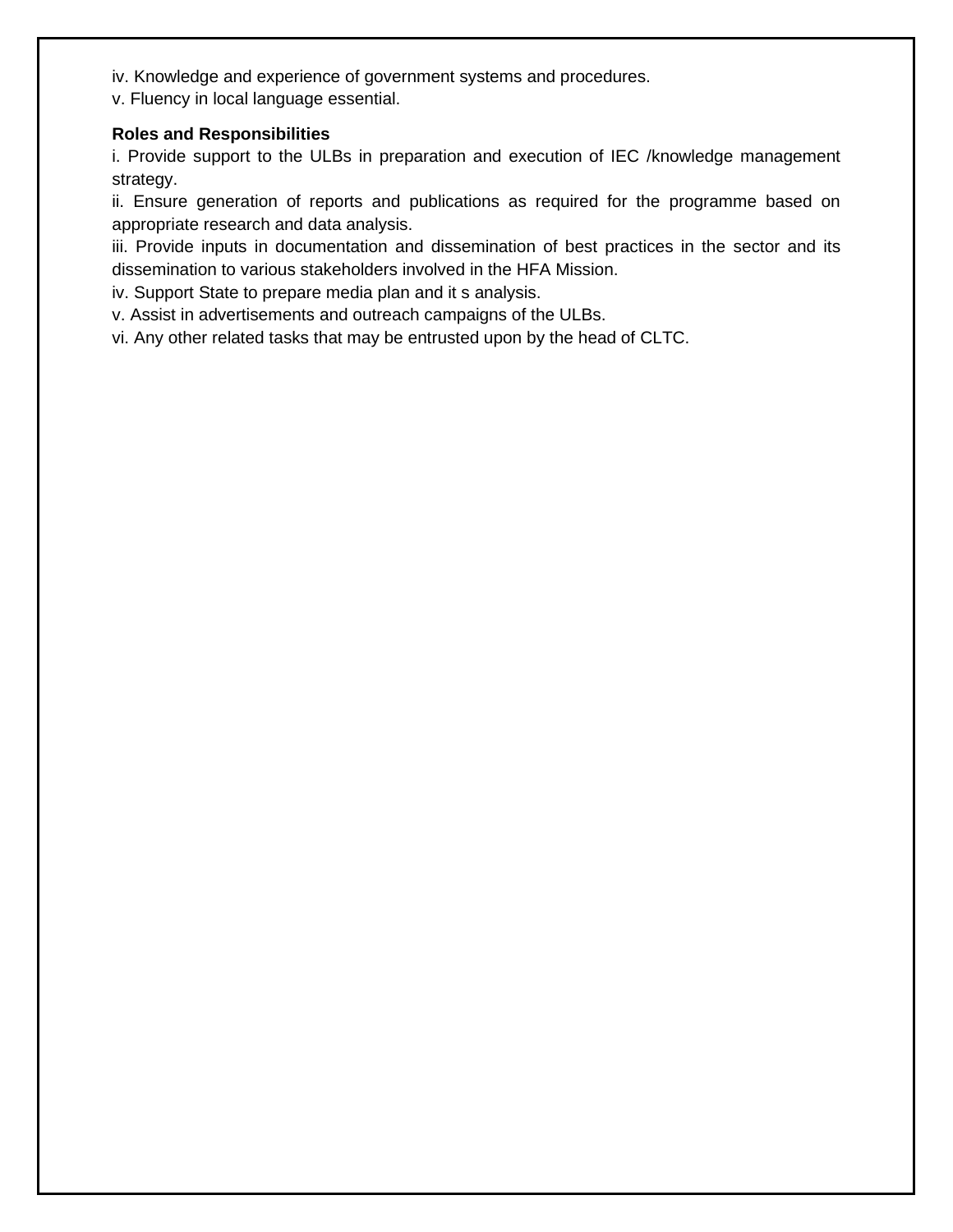#### **Annexure – II**

|      | Pradhan Mantri Awas Yojana-Urban (PMAY-U)-Housing For All (HFA) Mission                  |                                      | Tamil Nadu Urban Habitat Development Board                      |                          |                                        |                              |  |  |
|------|------------------------------------------------------------------------------------------|--------------------------------------|-----------------------------------------------------------------|--------------------------|----------------------------------------|------------------------------|--|--|
|      |                                                                                          |                                      |                                                                 |                          |                                        |                              |  |  |
| 1.   | Name of the Applicant                                                                    |                                      |                                                                 |                          |                                        |                              |  |  |
| 2.   | Father / Husband's Name                                                                  |                                      |                                                                 |                          |                                        |                              |  |  |
| 3.   | Date of Birth and Age                                                                    |                                      |                                                                 |                          |                                        |                              |  |  |
| 4.   | Nationality                                                                              |                                      |                                                                 |                          | Affix your passport<br>size photograph |                              |  |  |
| 5.   | <b>Communication Address</b>                                                             |                                      |                                                                 |                          |                                        |                              |  |  |
| 6.   | Contact Phone / Mobile No                                                                |                                      |                                                                 |                          |                                        |                              |  |  |
| 7.   | Email ID                                                                                 |                                      |                                                                 |                          |                                        |                              |  |  |
| 8.   | Languages Known                                                                          |                                      |                                                                 |                          |                                        |                              |  |  |
| 9.   | <b>Educational Qualification</b>                                                         |                                      |                                                                 |                          |                                        |                              |  |  |
| S.No | Name of the Degree with<br>Subject                                                       | Name of the University / Institution |                                                                 |                          | Year of<br>Passing                     | Grade /<br>Class<br>obtained |  |  |
|      |                                                                                          |                                      |                                                                 |                          |                                        |                              |  |  |
|      |                                                                                          |                                      |                                                                 |                          |                                        |                              |  |  |
|      |                                                                                          |                                      |                                                                 |                          |                                        |                              |  |  |
| 10.  | Experience of working with state / central government organizations                      |                                      |                                                                 |                          |                                        |                              |  |  |
| S.No | Name of the Project / Work<br>and Scope of the Project /<br><b>Work</b>                  | Name of the<br>Employer              | Applicant's<br>Designation /<br>Role in the<br>Project/<br>Work | <b>Experience Period</b> |                                        |                              |  |  |
|      |                                                                                          |                                      |                                                                 | From                     | To                                     | Period<br>(Year /<br>Months) |  |  |
|      |                                                                                          |                                      |                                                                 |                          |                                        |                              |  |  |
|      |                                                                                          |                                      |                                                                 |                          |                                        |                              |  |  |
|      |                                                                                          |                                      |                                                                 |                          |                                        |                              |  |  |
| 11.  | Experience in urban development / housing / slum development related projects / programs |                                      |                                                                 |                          |                                        |                              |  |  |
| S.No | Name of the Project / Work<br>and Scope of the Project /                                 | Name of the<br>Employer              | Applicant's<br>Designation                                      |                          | <b>Experience Period</b>               |                              |  |  |
|      | <b>Work</b>                                                                              |                                      | / Role in the<br>Project/<br>Work                               | From                     | To                                     | Period<br>(Year /<br>Months) |  |  |